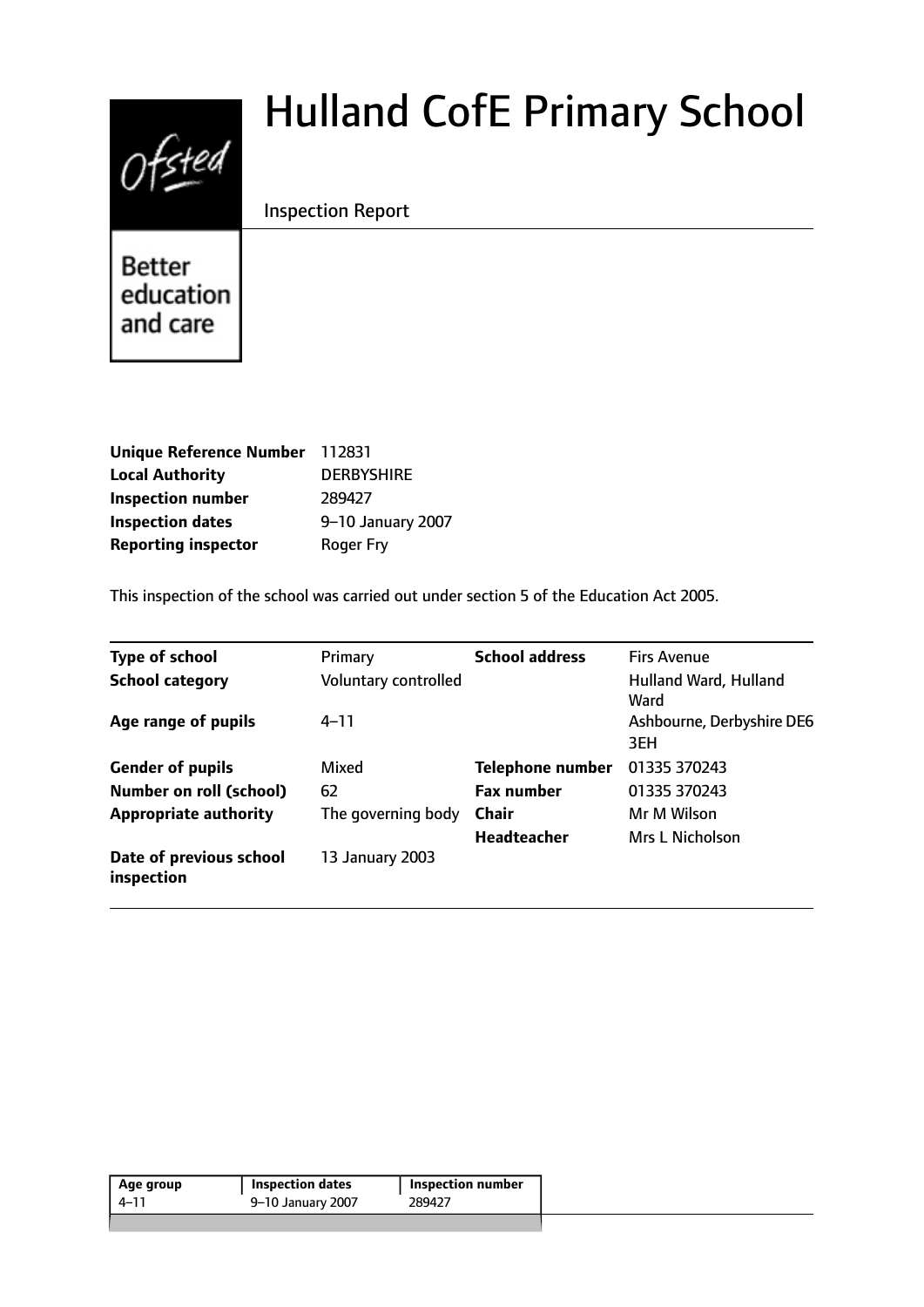© Crown copyright 2007

Website: www.ofsted.gov.uk

This document may be reproduced in whole or in part for non-commercial educational purposes, provided that the information quoted is reproduced without adaptation and the source and date of publication are stated.

Further copies of this report are obtainable from the school. Under the Education Act 2005, the school must provide a copy of this report free of charge to certain categories of people. A charge not exceeding the full cost of reproduction may be made for any other copies supplied.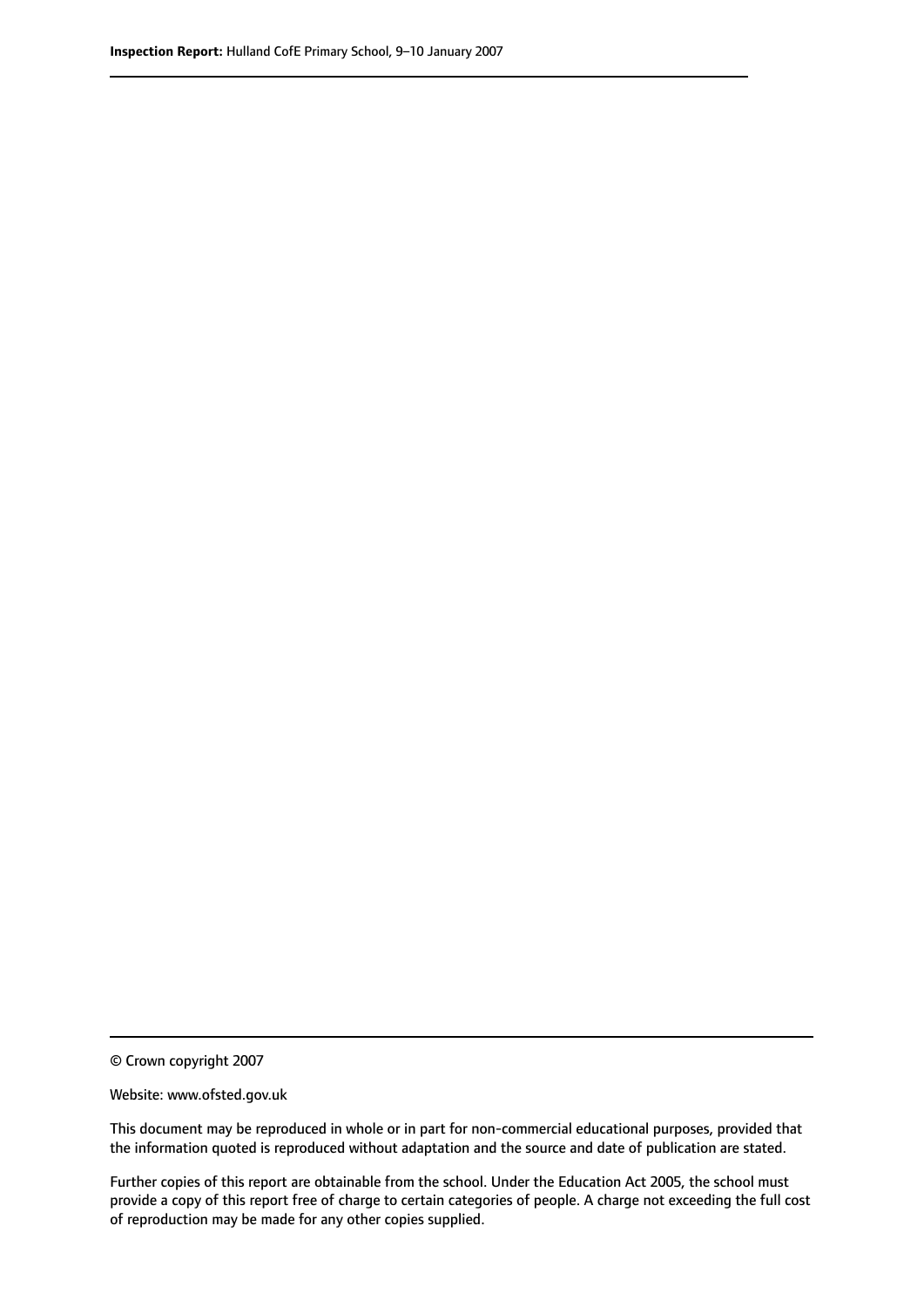# **Introduction**

The inspection was carried out by one Additional Inspector over two days.

# **Description of the school**

This small school serves the village of Hulland and surrounding area. Nearly all the pupils are of White British heritage. Children's standards on entry to the school vary from year to year but overall are lower than those found in many schools. The proportion of pupils identified as having learning difficulties and disabilities is higher than average. The headteacher has been in post for 18 months.

### **Key for inspection grades**

| Good         |
|--------------|
|              |
| Satisfactory |
| Inadequate   |
|              |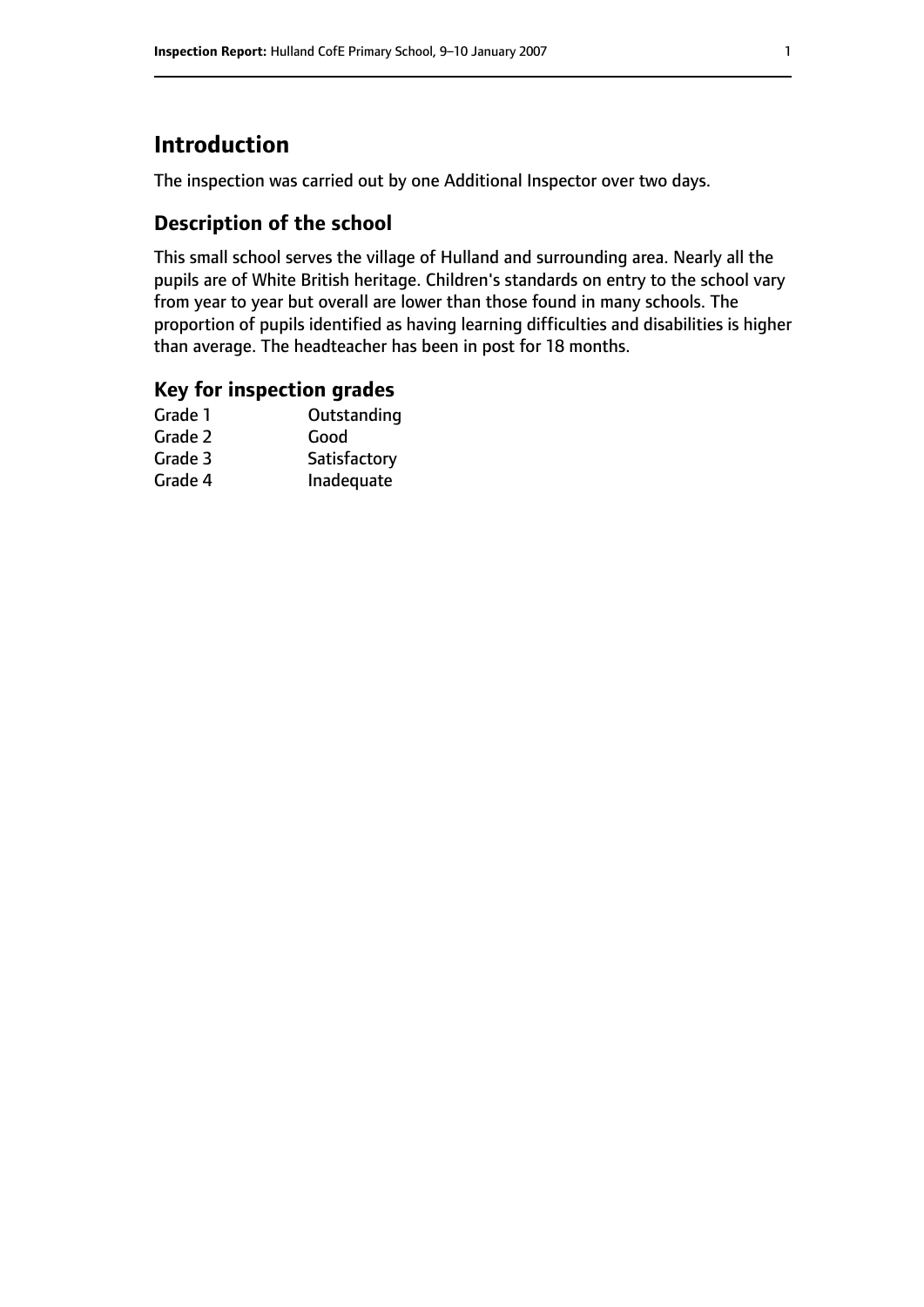# **Overall effectiveness of the school**

#### **Grade: 3**

Hulland Primary provides a satisfactory and improving education for its pupils. Satisfactory provision in Reception means that children get a sound start to their learning. They achieve satisfactorily throughout the school and, this year, are on course to reach the nationally expected standards in Year 6. Pupils with learning difficulties and disabilities make steadily improving progress because of the wide range of well chosen programmes provided to boost their progress in English and mathematics. Last year, pupils' attainment at the end of Year 6 was below national expectations. Standards in mathematics were low because teachers had not spent enough time teaching pupils how to calculate with numbers quickly and solve problems.

Pupils benefit from being at Hulland in important ways. Their personal development is good because they are all well known to the staff and each pupil has a big part to play in a school of 62 pupils. The school takes time to ensure pupils are safe. A recent comprehensive health and safety check carried out by the local authority and paid for by the school, shows how seriously the school takes the safeguarding of children. Attendance has improved considerably this year because many pupils enjoy what the school offers.

The teaching, while satisfactory, is improving as a result of better lesson planning and attention to the pace at which pupils learn. Teaching assistants make a valuable contribution to pupils' learning by giving them extra attention and building their confidence. The staff and governors are well aware that the 'kettle needs to be kept on the boil' and that changes made need to be sustained. They also know that the proportion of good teaching needs to continue to rise to sustain the early improvements in pupils' progress. Targets are set for groups of pupils, but pupils do not have personal work targets to encourage their progress further.

The headteacher has been the driving force behind the school'simprovement. Governors support her work effectively and have a clear understanding of what the school has achieved so far and of what still needs to be done. However, the school does not have a written racial equality policy. The school knows itself increasingly well, but most of the impact of the improvements so far is yet to be seen in pupils' standards of work. Consequently, the school is giving sound value for money and has a satisfactory capacity to make further improvements.

School improvement is based on the headteacher's comprehensive knowledge of what makes a good school and how to go about reaching that goal. Teachers now have a better knowledge of pupils' progress because pupils' test results are recorded and trends examined. In response to the needs of individuals, the school provides a better curriculum. Most of the changes rely on the headteacher's knowledge, because subject leaders in the past have had too few opportunities to improve their professional expertise in teaching and subject leadership.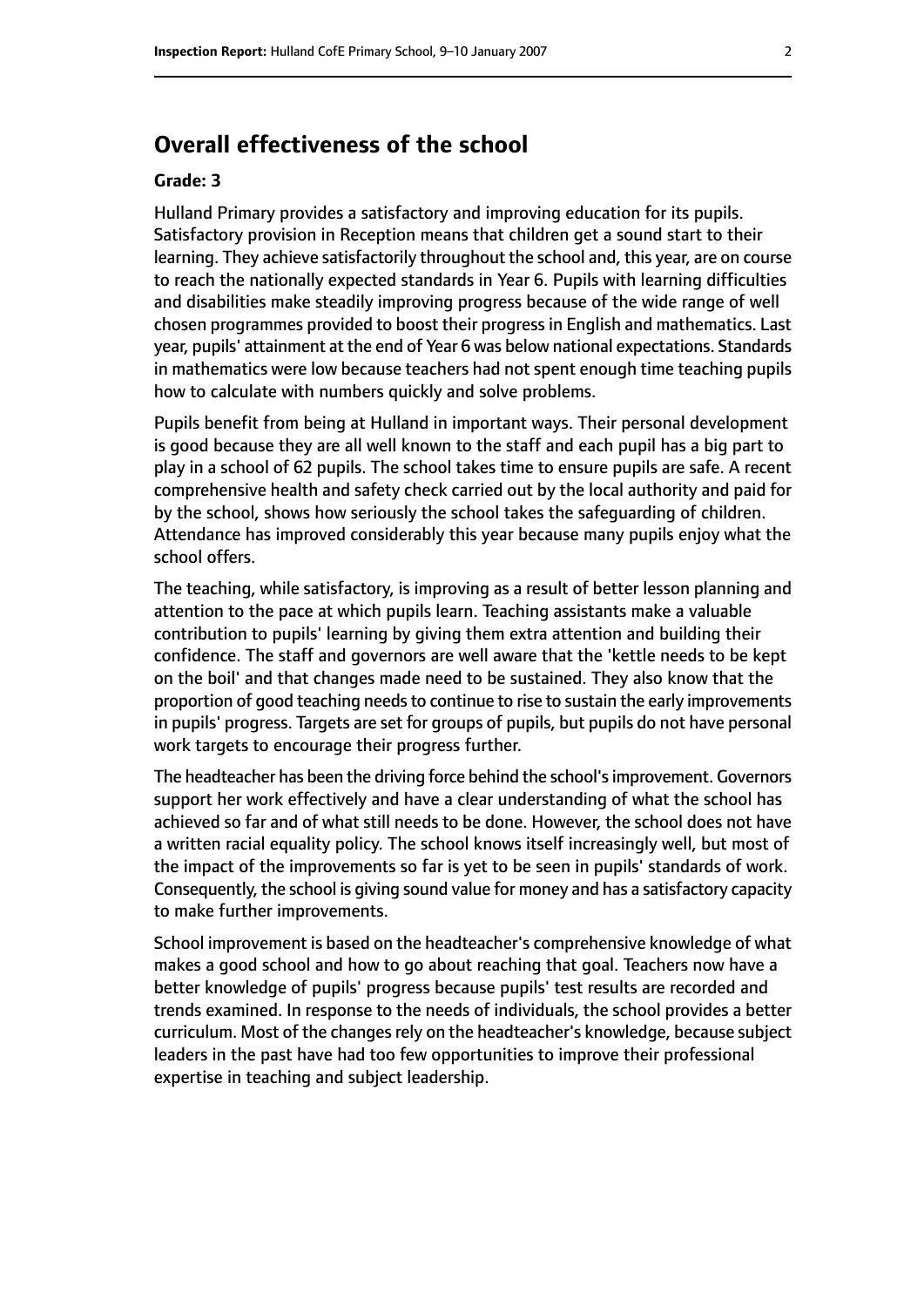#### **What the school should do to improve further**

- Raise standards in mathematics by improving the teaching of calculation and problem solving skills.
- To improve progress, agree personal targets for pupils to reach in English, mathematics and science.
- Improve the effectiveness of subject leaders through training and a professional development programme.
- Establish a policy for racial equality.

# **Achievement and standards**

#### **Grade: 3**

Children make a sound start in the Reception class. Many reach the expected goals for social, creative and physical development by the end of the Reception year but do not reach the goals for language and mathematics. By the end of Year 2 in 2006, pupils made satisfactory progress and reached standards that were a little below those expected in reading, writing and mathematics. The current standards at Year 2 are similar.

Last year pupils' attainment at the end of Year 6 was below national expectations. Standards in mathematics were low. Although pupils' progress overall was satisfactory from their starting points on joining the school, teachers correctly identified that pupils could be doing better. This year pupils in Year 6 are performing better. The targets for Year 6 pupils are challenging, but they are on course to reach the nationally expected standards. Pupils with learning difficulties and disabilities make satisfactory progress.

#### **Personal development and well-being**

#### **Grade: 2**

Pupils understand well the importance of looking after their bodies through eating healthily and exercising frequently. They feel safe and know that members of staff are ready to listen to any concerns they have. Pupils' attitudes towards work are positive and they enjoy school. Consequently, behaviour is mostly good and there have been very few exclusions. Attendance has improved this school year and, at 96.6%, is above average. Pupils' spiritual, moral, social and cultural development is good. Pupils know right from wrong. Several letters from parents say that their children develop into well rounded individuals because of the positive atmosphere in school. Pupils are enthusiastic about contributing to the school's development through the school council and as monitors and helpers. They have a well developed sense that there are some less fortunate than themselves and recently agreed to donate some money they have raised to a good cause. Pupils join their secondary school adequately prepared academically and well prepared personally.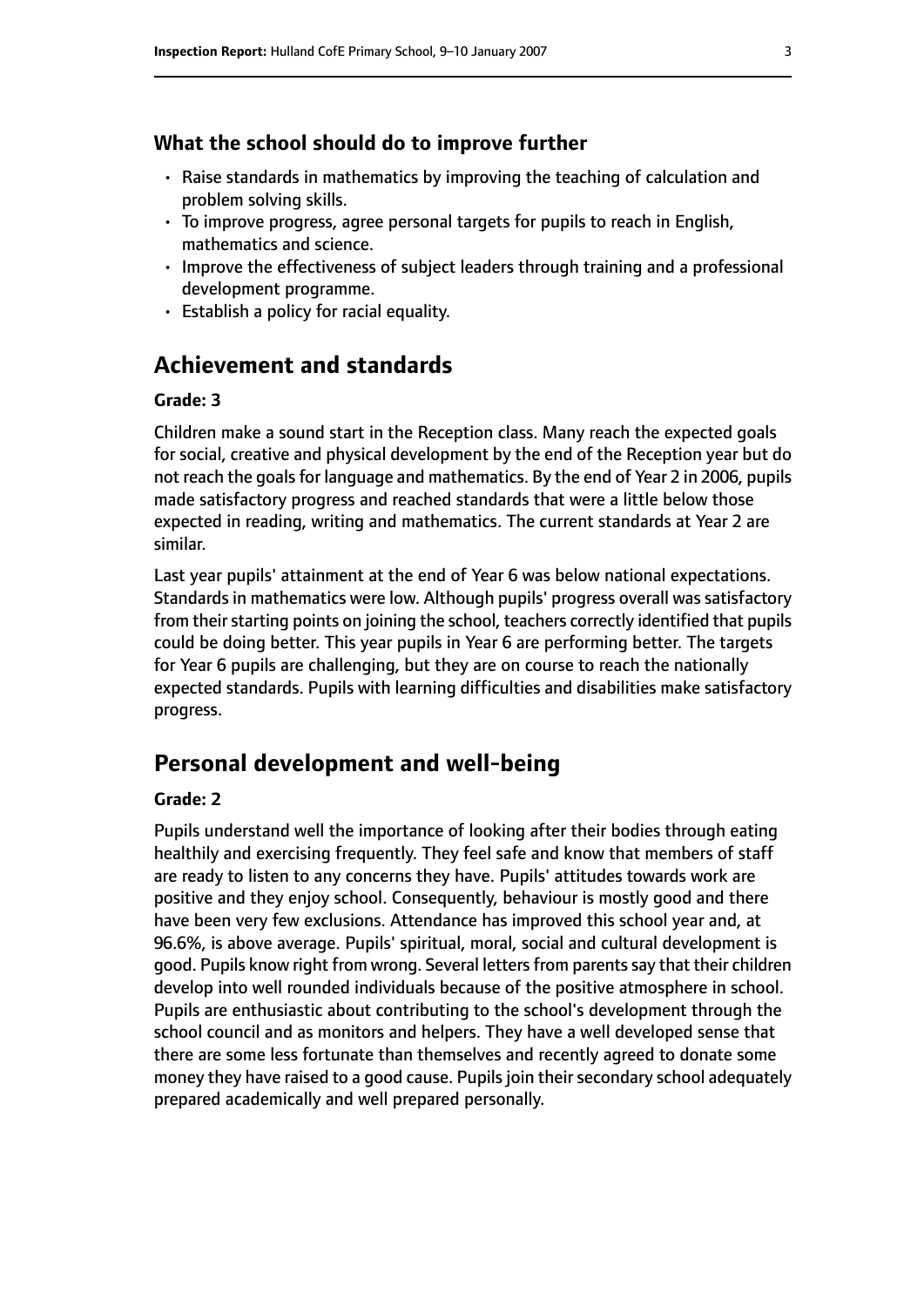# **Quality of provision**

#### **Teaching and learning**

#### **Grade: 3**

The teaching is improving as a result of the efforts the school has made to plan lessons better. Teachers identify what pupils will learn in each lesson and then evaluate whether their goals have been reached. Teachers' expectations have improved too and pupils are more productive in lessons and evidence indicates that standards in Year 6 are rising. Most of the effect of the improvements made in teaching is yet to be seen in pupils' end of year performances.

Typically, teachers have a secure understanding of the National Curriculum. They include everyone by teaching to a common theme and each group of pupils has work set that usually matches their needs. However, occasionally the tasks set for groups are not always pitched at the right level; for example, when work is too hard for the younger pupils in the mixed age classes. As a result, this sometimes makes pupils too dependent on the teacher and they have to wait for adult help, which slows their progress.

#### **Curriculum and other activities**

#### **Grade: 3**

Pupils have numerous opportunities to contribute to the school community through duties and participation in the school council. Education for safety and health are good. So are the opportunities for children to take part in a wide range of additional activities including clubs and residential visits to places of educational interest, such as Hartington Hall. The provision for swimming is excellent. Over three years in Years 3, 4 and 5, 90% of pupils learn to swim 25 metres or further.

The school has made many suitable changes to the curriculum, but has yet to see the results consistently in pupils' work. Pupils enjoy learning and make quicker progress when work is practically based and involves enquiring or investigating into things. The school has begun to develop links across subjects to make lessons more interesting. This is a necessary change as some pupils have moments when they lose interest in their work and do not make the progress that they could. The school is correctly working on making the teaching of spelling and writing consistent across the school.

#### **Care, guidance and support**

#### **Grade: 2**

The great majority of parents think that the school provides well for their children. Typical of their comments are, 'The headteacher has maintained the happy and caring atmosphere in Hulland School while making steady improvements.' The staff provide pupils with a supportive learning environment. Arrangements for ensuring the safety of pupils are robust. Pupils say they feel safe and most show that they are happy in school. They grow in confidence and self esteem because of the good relationships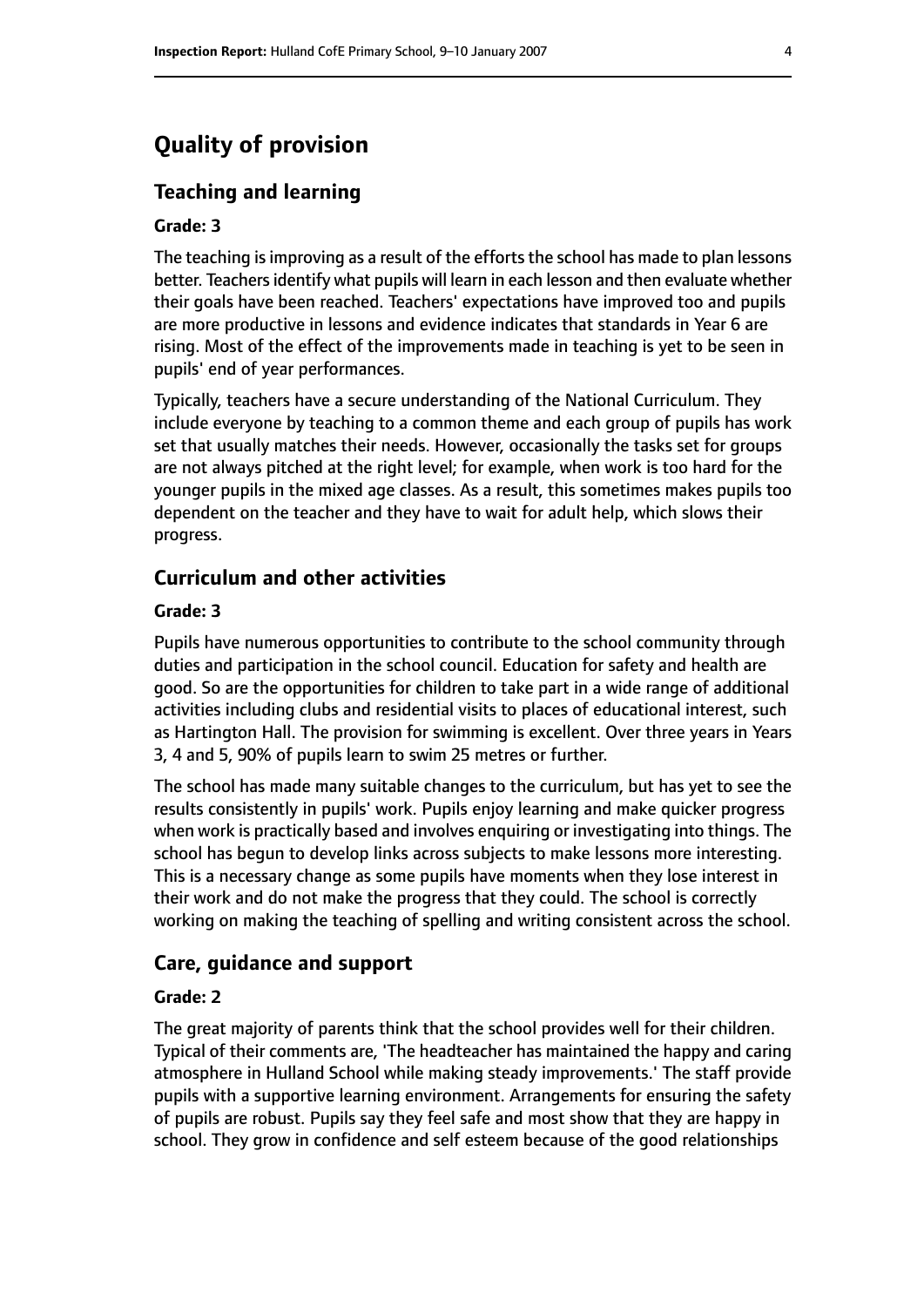between all. The school has a good system for monitoring pupils' academic progress. Pupils have group targets, though these are not yet fully developed into individual work targets for every pupil, which some of the oldest pupils say they look forward to. The good partnership with parents and outside agencies ensures that the needs of pupils are met increasingly well. Pupils with learning difficulties receive good individual support so that they are able to make the progress of which they are capable.

#### **Leadership and management**

#### **Grade: 3**

Since joining the school the headteacher has worked most effectively to improve the provision and its outcomes. The school has turned a corner in the last twelve months, but most of the impact of the hard work done so far is yet to be seen in improved standards. The headteacher has directed and challenged staff to bring about the improvements needed, such as in the way they teach. She has an outstanding ability to take colleagues with her as changes are considered and made. All involved in the school appreciate the benefits the changes bring for pupils. The knowledge and experience of teachers as subject leaders is limited and too little training has been offered to them in the past. However, more recently, all staff have made some checks on the school's work and they are ready to do more, based on the well planned subject review timetable.

The headteacher's analysis of data is precise and shows how well pupils are getting on. Programmes are put in place to help pupils make better progress as needed. The school improvement plan is coherent and shows that it knows its strengths and weaknesses. It is being put into action consistently. Areas for attention are also identified through a series of rigorous local authority audits, parents' questionnaires and accurate self-evaluations, to which the school responds honestly. The governors make a satisfactory contribution to school improvement and are taking an increasingly active part in the school's strategic management. They have appropriate aspirations and are enthusiastic and hardworking. Governors have a clear understanding of what still needs to be done, such as the formal adoption of a written racial equality policy, and to challenge the school to improve further.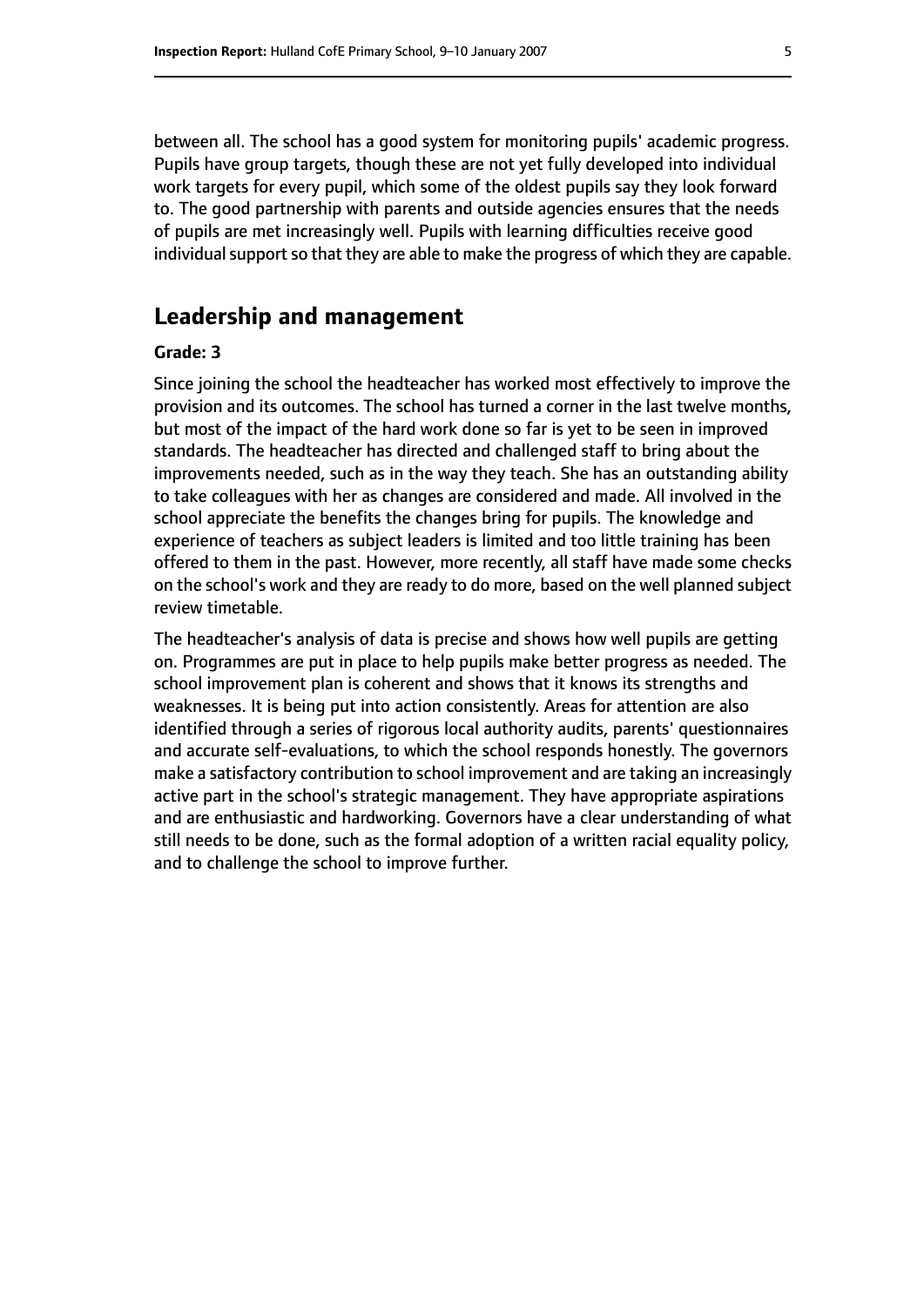**Any complaints about the inspection or the report should be made following the procedures set out inthe guidance 'Complaints about school inspection', whichis available from Ofsted's website: www.ofsted.gov.uk.**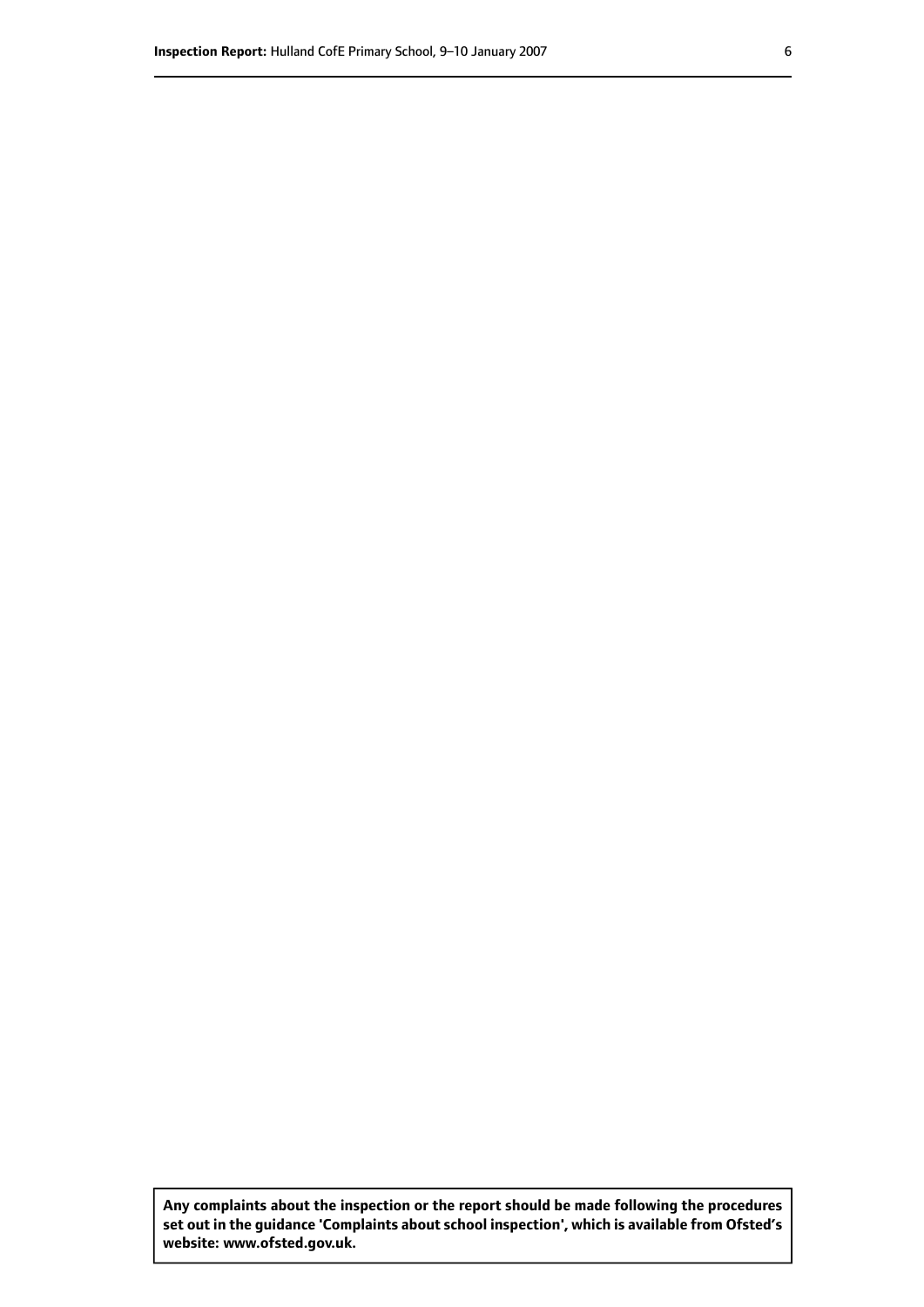# **Inspection judgements**

| Key to judgements: grade 1 is outstanding, grade 2 good, grade 3 satisfactory, and grade 4 | <b>School</b>  |
|--------------------------------------------------------------------------------------------|----------------|
| inadeauate                                                                                 | <b>Overall</b> |

# **Overall effectiveness**

| How effective, efficient and inclusive is the provision of education, integrated<br>care and any extended services in meeting the needs of learners? |     |
|------------------------------------------------------------------------------------------------------------------------------------------------------|-----|
| How well does the school work in partnership with others to promote learners'<br>well-being?                                                         |     |
| The quality and standards in the Foundation Stage                                                                                                    |     |
| The effectiveness of the school's self-evaluation                                                                                                    |     |
| The capacity to make any necessary improvements                                                                                                      |     |
| Effective steps have been taken to promote improvement since the last<br>inspection                                                                  | Yes |

# **Achievement and standards**

| How well do learners achieve?                                                                               |  |
|-------------------------------------------------------------------------------------------------------------|--|
| The standards <sup>1</sup> reached by learners                                                              |  |
| How well learners make progress, taking account of any significant variations between<br>groups of learners |  |
| How well learners with learning difficulties and disabilities make progress                                 |  |

# **Personal development and well-being**

| How good is the overall personal development and well-being of the<br>learners?                                  |  |
|------------------------------------------------------------------------------------------------------------------|--|
| The extent of learners' spiritual, moral, social and cultural development                                        |  |
| The behaviour of learners                                                                                        |  |
| The attendance of learners                                                                                       |  |
| How well learners enjoy their education                                                                          |  |
| The extent to which learners adopt safe practices                                                                |  |
| The extent to which learners adopt healthy lifestyles                                                            |  |
| The extent to which learners make a positive contribution to the community                                       |  |
| How well learners develop workplace and other skills that will contribute to<br>their future economic well-being |  |

# **The quality of provision**

| How effective are teaching and learning in meeting the full range of the<br>  learners' needs?               |  |
|--------------------------------------------------------------------------------------------------------------|--|
| How well do the curriculum and other activities meet the range of needs<br>$\mid$ and interests of learners? |  |
| How well are learners cared for, quided and supported?                                                       |  |

 $^1$  Grade 1 - Exceptionally and consistently high; Grade 2 - Generally above average with none significantly below average; Grade 3 - Broadly average to below average; Grade 4 - Exceptionally low.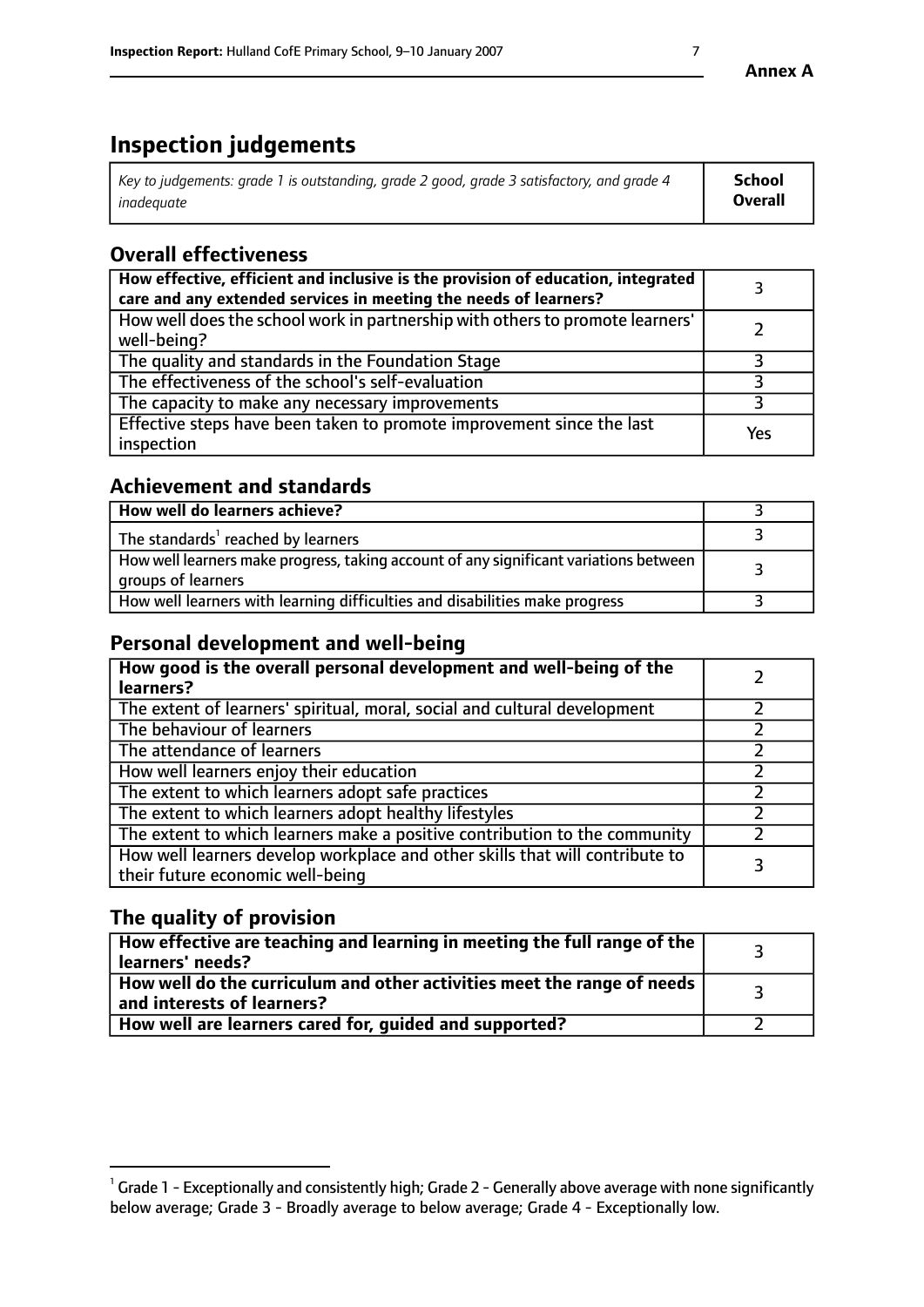# **Leadership and management**

| How effective are leadership and management in raising achievement<br>and supporting all learners?                                              |           |
|-------------------------------------------------------------------------------------------------------------------------------------------------|-----------|
| How effectively leaders and managers at all levels set clear direction leading<br>to improvement and promote high quality of care and education |           |
| How effectively performance is monitored, evaluated and improved to meet<br>challenging targets                                                 | 3         |
| How well equality of opportunity is promoted and discrimination tackled so<br>that all learners achieve as well as they can                     |           |
| How effectively and efficiently resources, including staff, are deployed to<br>achieve value for money                                          | 3         |
| The extent to which governors and other supervisory boards discharge their<br>responsibilities                                                  | 3         |
| Do procedures for safequarding learners meet current government<br>requirements?                                                                | Yes       |
| Does this school require special measures?                                                                                                      | No        |
| Does this school require a notice to improve?                                                                                                   | <b>No</b> |